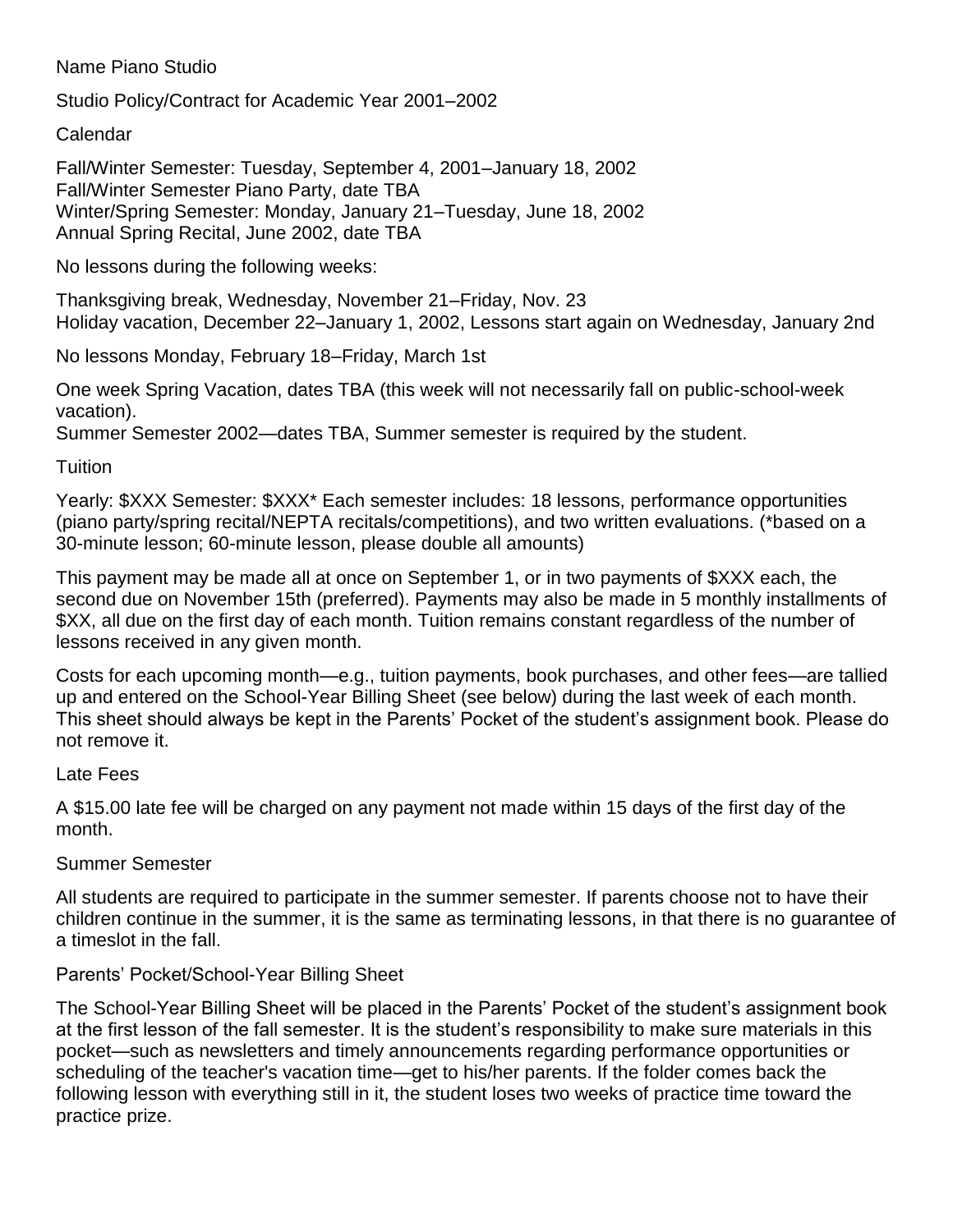This pocket also serves as a place to communicate between parent and teacher. I am not responsible for any parents who fail to read the newsletter that may contain crucial information concerning parties, recitals, vacation changes, etc.

### Music Books and Materials

All students are required to have an assignment book (available in my studio), a 3-ring binder (1/2" preferred), and a metronome for practicing. Music books, sheet music, metronomes, etc. can be purchased at Gloucester Music, 978-281-4874, and at Ted Cole's Music Shop in Salem, 978-745- 4415. When materials are requested for your child, please pick them up promptly.

#### Book Deposit

You may leave a \$25 book deposit with me and I'll be happy to get your child's books as they are needed. When the \$25 is depleted, I will inform you via the Parents' Pocket. You may then start another deposit.

#### Missed Lessons

There are no makeups for missed lessons for any reason. Should the student miss a lesson, he/she may participate in a group lesson to be offered during the semester at the convenience of the teacher (probably Saturday mornings)—students will be grouped according to age and ability, and ear training, composition, and music history are some of the topics that may be covered in a group lesson.

If the student has a highly contagious illness, please do not bring him/her to the lesson; I will try to give a make-up lesson if it is possible, but I am not obligated to do so. If the teacher misses a lesson, it will be made up or credited toward your bill. No refunds are given for any reason.

#### Lesson Exchange Sheet

There is no rescheduling of lessons with the teacher. You may swap your time with another student, using the lesson exchange sheet that will be provided to you at the first lesson of the fall semester. Please inform me of the change. (If I do not have your permission to put your phone number on this list, please let me know.)

### Termination of Lessons/Reduction of Length of Lessons

If the student wishes to terminate lessons, or reduce the length of their weekly lesson, one monthly payment in lieu of one month's notice is required. I reserve the right to terminate lessons with a student who is not prepared for four weeks during a semester. (Any student who does not meet the practicing guidelines may be placed on probation for 4 weeks; if goals set by teacher, parent, and student are still not being met, the student may be dismissed from my studio.) I can only teach a certain number of students; it is not fair for me to keep a student who is not working and have to turn away someone who really wants to learn the piano.

#### NEPTA/MTNA/MMTA

As an active member of Music Teacher Associations, I am able to enter students in various piano competitions and performance recitals. Some are high-caliber and very competitive; others are very low-key and casual. Please ask me for more information if you're interested.

#### Piano Party/Spring Recital

For students, there is the Winter Piano Party, and the Annual Spring Recital in June. The Winter party is more casual and a wonderful chance for students to play for each other and their parents in a relaxed, festive atmosphere. The more formal Spring Recital is held in June. All students are expected to participate in these performance events.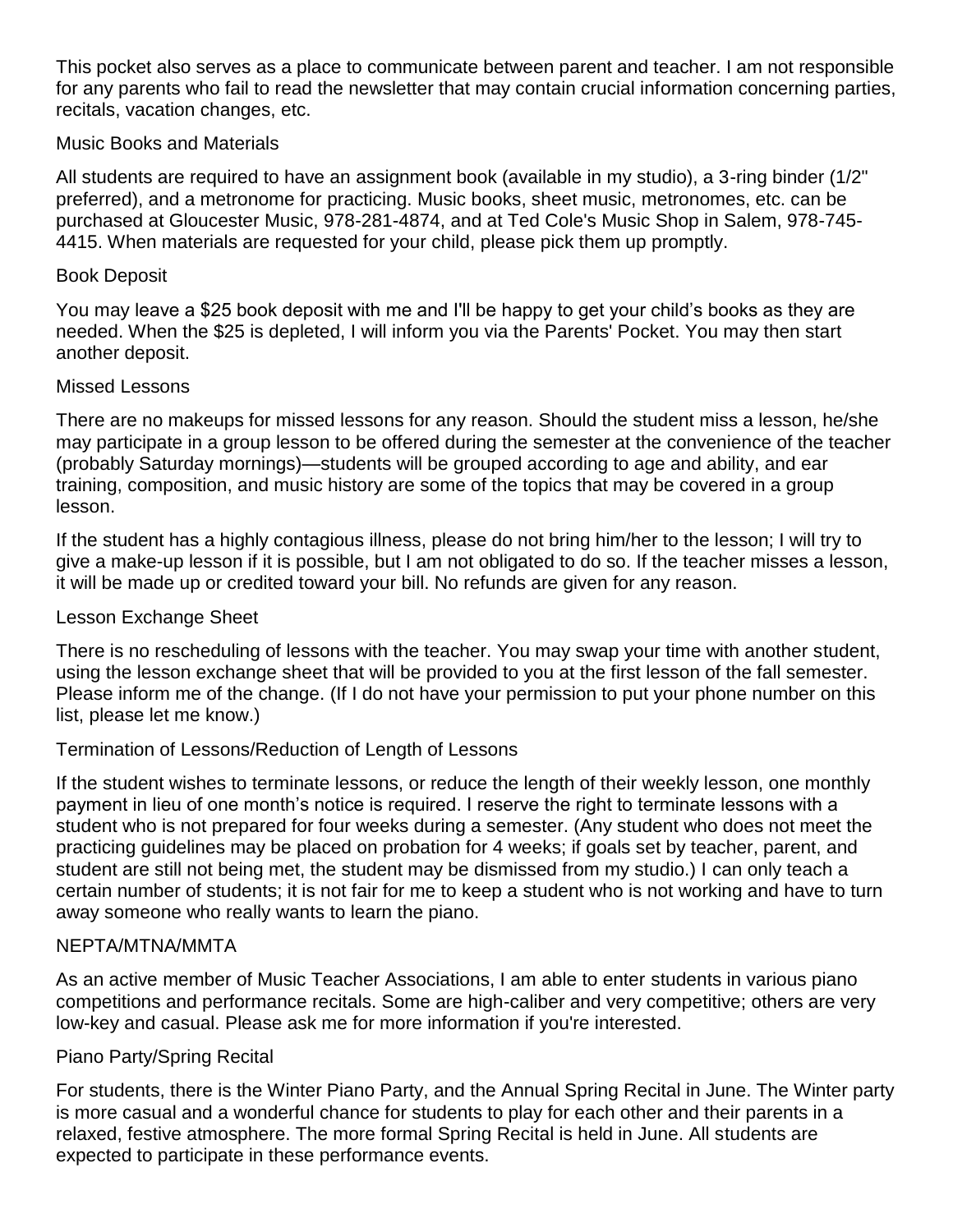Practice

All students are expected to practice 30 minutes minimum per day, for a minimum of 5 days out of 7 per week. Younger beginning students (ages 5–8) may start at a lower daily amount of practice and gradually work up to 30 minutes per day.

Grades 1–7 must fill in times (or parents must fill in times) in their assignment books, and have them signed off by parents. High school students should make every effort to a commitment to a weekly practice routine, which includes 30–60 minutes of practicing per day.

Learning to play a musical instrument is one of the most rewarding experiences in life. It is enjoyable but also involves work. Regular practice is essential to any student's progress, no matter how talented s/he may be. They need support especially in this endeavor. I sincerely hope that the combination of my teaching and your encouragement and discipline at home will make studying music a wonderful experience for your child. Please sign below, indicating that you have read the policy and agree to its terms, and return to me by September 1st. Please keep a copy for your records. Feel free to contact me if you have any questions or concerns. The best way to reach me is via e-mail or answering machine. If you want me to return your call, please be sure to let me know when I may reach you.

PARENTS: I agree to the above policies and wish to sign \_\_\_\_\_\_\_\_\_\_\_\_\_\_\_\_\_\_\_\_\_\_\_\_ up for the academic year September 4, 2001–June 18, 2002.

Signature\_\_\_\_\_\_\_\_\_\_\_\_\_\_\_\_\_\_\_\_\_\_\_\_\_\_\_\_\_\_\_\_\_\_\_\_\_\_

 $Date$   $\Box$ 

STUDENT: I agree to follow the all rules that apply to me, to pay careful attention to my assignments, and to commit to a regular practice schedule.

| <b>Signed</b> |  |  |  |
|---------------|--|--|--|
|               |  |  |  |

| Date |
|------|
|------|

=====

Name Piano Studio

address, phone, email

**Checklist** 

Please fill out and enclose this form with your signed contract and tuition payment. Please return to the studio no later than September 1st. Thank you.

Parent/Student Info

| E-mail: _____________________________  |  |
|----------------------------------------|--|
|                                        |  |
| Age/Birthday: ________________________ |  |
|                                        |  |
| School:                                |  |

\_\_\_\_\_\_\_\_\_\_\_\_\_\_\_\_\_\_\_\_\_\_\_\_\_\_\_\_\_\_\_\_\_\_\_\_\_\_\_\_\_\_\_\_\_\_\_\_\_\_\_\_\_\_\_\_\_\_\_\_

I would be interested in having my child perform/participate in regional recitals and/or competitions. Please give me more information at the first lesson.

Teacher Piano Studio Invoice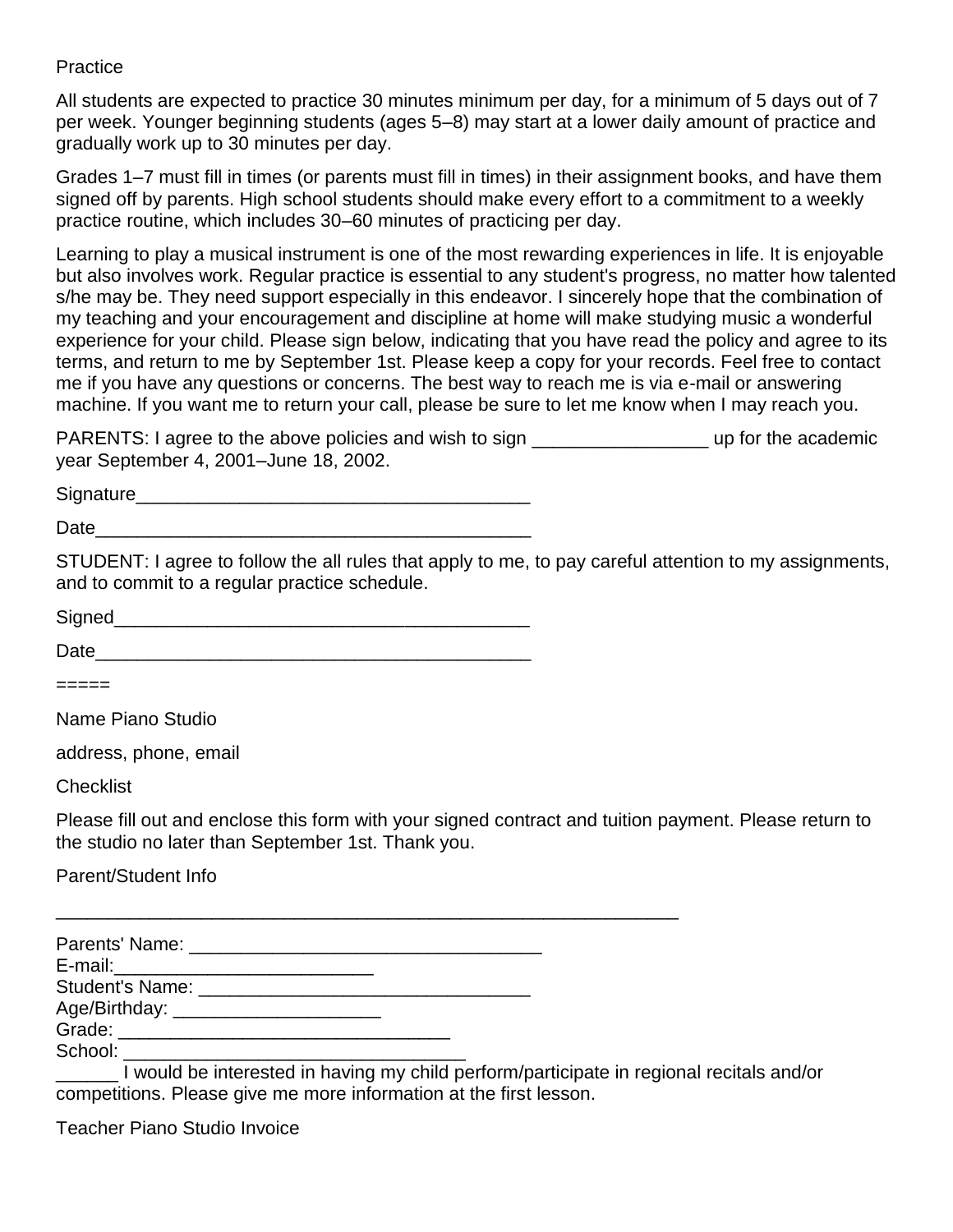### AMOUNT:

I will be paying yearly tuition in:

\_\_\_\_\_\_\_\_\_\_\_\_\_\_\_\_\_\_\_\_\_\_\_\_\_\_\_\_\_\_\_\_\_\_\_\_

2 semester payments\_\_\_\_, 4 half-semester payments\_\_\_\_,

10 monthly payments\_\_\_\_. My tuition payment is enclosed.

I have enclosed my refundable\* Spring 2002 Recital deposit (\$10)

I wish to subscribe to the Piano Explorer magazine (\$4)

\_\_\_\_\_ I wish to purchase a 2001 Spring Recital tape ( \$6 )

Total Enclosed: **We are also also also also also also also** 

Please make checks payable to: Teacher Piano Studio or Teacher. Thank you.

\*The Spring Recital Deposit is \$10 per family. It is fully refundable if the student terminates lessons before the June 2002 recital. No refund is given if any balance is due at the time of termination or if insufficient termination notice is given (less than 30 days).

=============================

Teacher Piano Studio

Teacher-Student-Parent Triangle

The relationship of teacher, student, and parent is very important for successful piano study. Each has certain responsibilities to consider.

As the Teacher, I will:

· Provide a complete program that includes many styles of music—Baroque through Romantic and contemporary, including popular music, and theory, ear training, and music history, as lesson time allows. If the student is interested in jazz, improvisation, or composition, these will be included in their program.

· Maintain my skills by participation in music organizations, and by attendance at seminars, workshops, and master/private classes.

· Keep abreast of current teaching methods and materials.

· Bring awareness of the beauty of music to each student in a way that is within his/her grasp, respect each student's individuality and nurture a love of music in that student, and encourage and support self discipline and self esteem in every student.

Student Responsibilities

At the lesson, I will:

· Leave candy, gum, food, and drinks in the car or at home.

· Have trimmed fingernails and washed hands.

· Bring all current music books, theory book, assignment notebook, and any other materials so all will be available at lessons, whether or not all of them are used each week.

· Deliver promptly any papers placed in the Parents' Pocket of my assignment book to my parents. I understand that if I bring the assignment book back to my lesson the following week with the same materials in the Parents' Pocket, I forfeit two weeks of practice toward practice contests.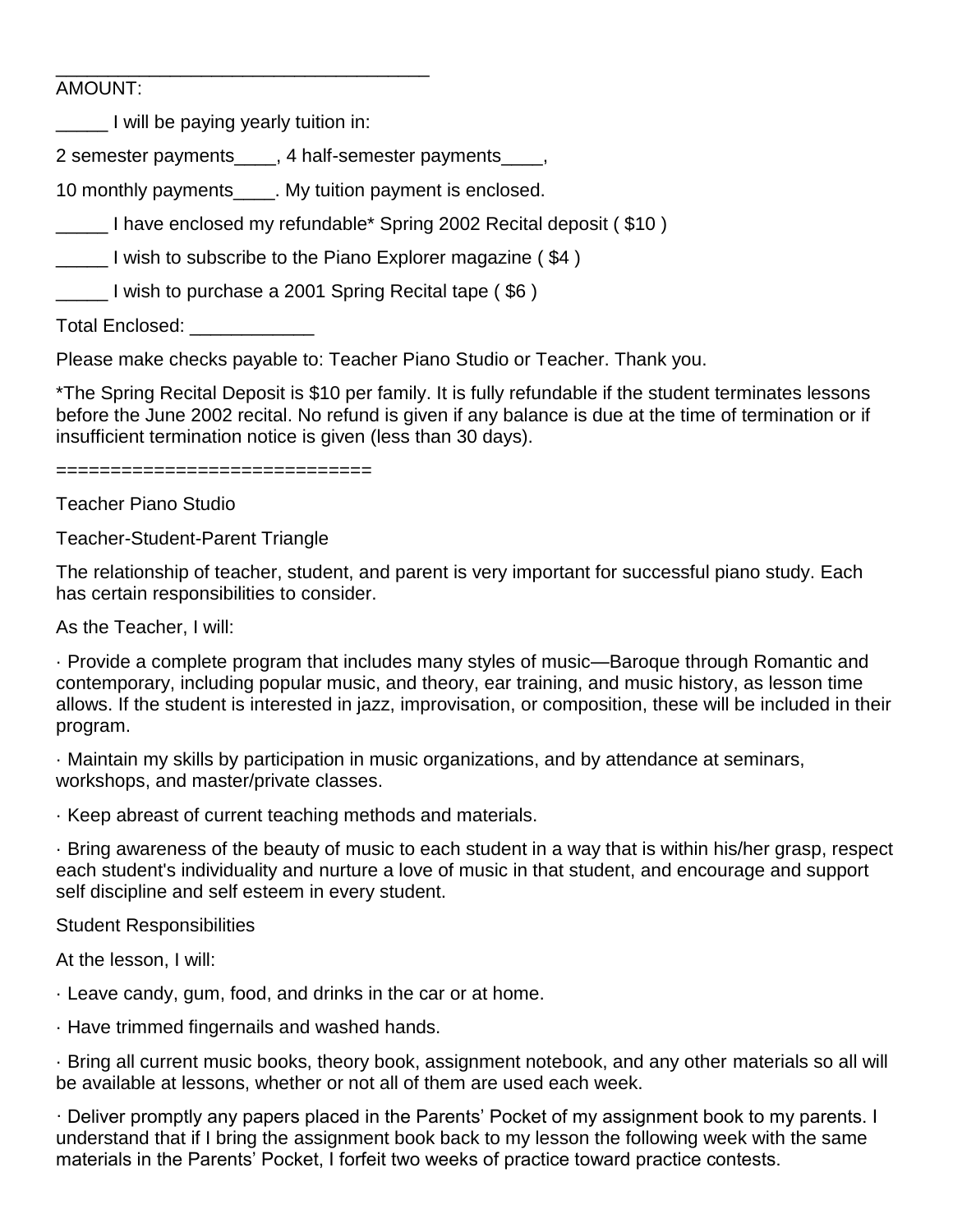· Not whisper or talk in the waiting area, and walk up the sidewalks quietly to my lesson.

· Be cheerful, polite, and cooperative. (If I fail to act cooperatively my teacher may call a "time out" for the rest of the lesson.)

## At home, I will:

· Practice a minimum of 30 minutes daily for at least 5 days per week, and fill out my practice chart each week in my assignment book. I further understand that this minimum practice time does not include time spent on written assignments. My teacher has agreed to help me with learning how to practice well, and I agree to call her if I do not understand how to use my practice time.

· Read and follow all practice instructions in the assignment book and complete all parts of my weekly assignment, including written work, sightreading, technique, and repertoire.

· Comply without argument or excuse when I am reminded that it is time to practice. I understand that I may not always feel like practicing, but that it is important for me to do so on a regular basis to maintain and improve my playing ability, and that my parents are my coaches in helping me to do this.

Parents' Responsibilities

# On the Lesson Day

Please drop off and pick up your child on time. More than 5 minutes early is too much, as it is distracting for the student whose lesson is in progress. I will continue to do my best to stay on schedule. Students can help me stay on schedule if they have their materials including assignment notebook out and open to the right pages ahead of time. Lesson time will not be made up if you are late. Remember, by being prompt, your child will know that you respect the work that they are doing. Always be sure your child is in my studio before driving away.

Long fingernails preclude the development of good piano technique, so be sure your child has them trimmed short, no longer than the end of the finger. This is necessary preparation for every lesson. If the student's nails are too long, lesson time will be used trimming them.

# About Practicing

Practicing piano takes concentration, and, unlike group activities, can sometimes be lonely, making it hard for the student to face practicing and actually even get to the piano. Help your child find a consistent practice time every day (if 30 minutes all at once is too overwhelming, splitting practice into two 15-minute sessions works well).

Encourage and praise your child on the work accomplished; always keep the emphasis on what is accomplished, not on counting minutes.

Ask your child to play a piece that they learned, rather than explain what they learned, at a lesson. Sit down and listen to your child's weekly practice assignment immediately following the lessons, and then listen again just before the next lesson. Comment on the improvement you hear.

Help your child fill out their practice charts, and sign off on them weekly (grades K–7).

Part of successful music study includes listening to music—classical and jazz, not just pop/rock radio—with your children. Listen on the radio, watch concerts on public television, or take your children to live music performances.

Support your child by actively listening to his/her practice (as opposed to passive listening, e.g., while cooking dinner, etc.). As you know, your child will only be as committed as you are. To ensure you